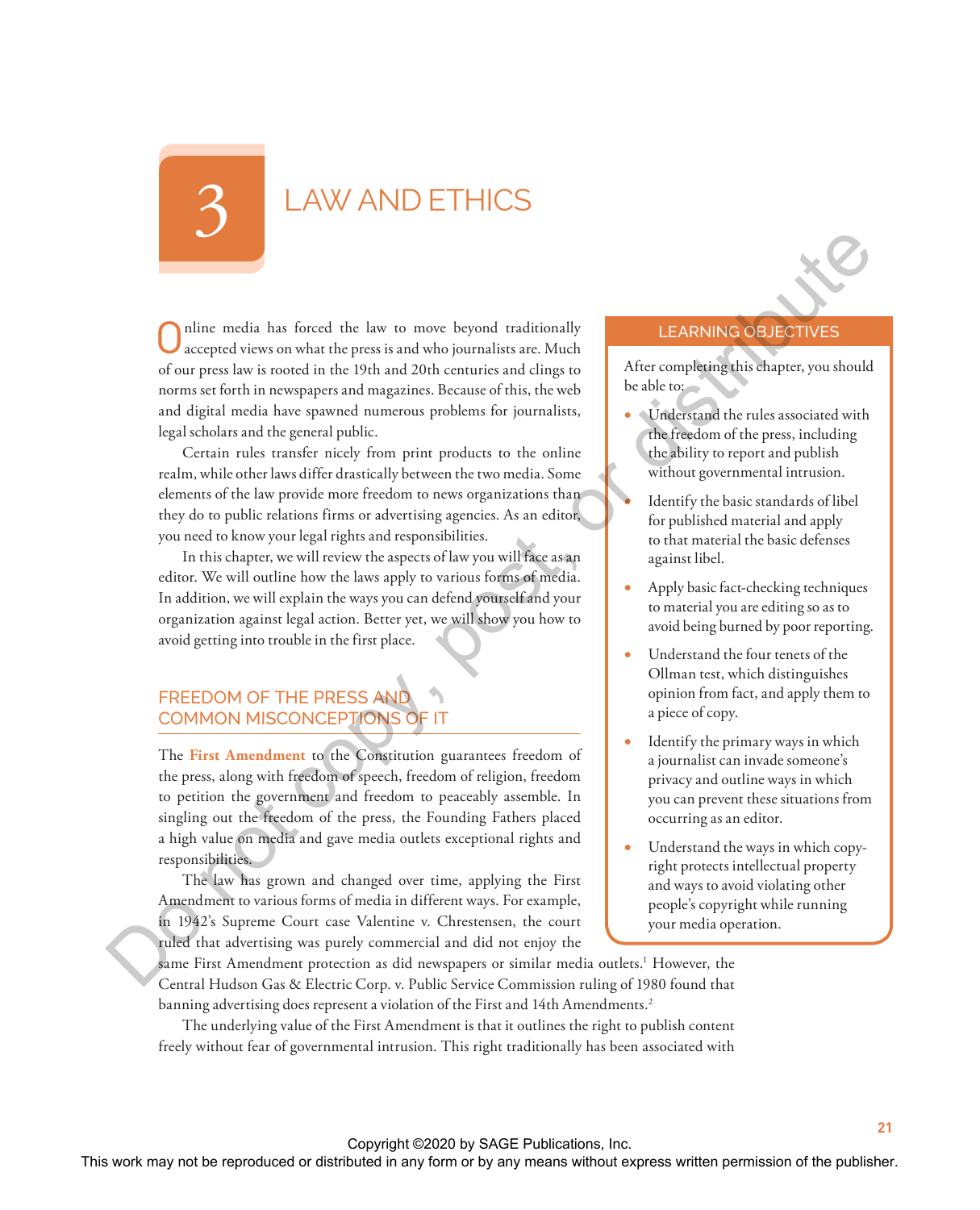newspapers and magazines. Television and radio broadcasts are regulated by the **Federal Communications Commission**, which puts the government in an oversight role for these media, because of the public's ownership of the airwaves and the scarcity of the frequencies available for broadcast. As these issues do not apply to the web, courts have viewed online media as being akin to print and have afforded publishers the protections outlined in the First Amendment.

Here are some common misconceptions related to the First Amendment:

#### **No One Can Stop You From Publishing What You Want**

The First Amendment only guarantees that government agents or agencies can't exercise prior restraint, which is to say they can't prevent you from publishing something. Even this guarantee comes with some exceptions, such as infringing on copyright or trademark, which we will discuss below. Issues involving national security and some court-imposed gag orders can also limit free press and free speech. If you ignore a court order, you will find yourself in a good deal of legal trouble. If your media outlet is privately owned, a publisher can prevent you from publishing something. Other higher ranking editors can also stop you. At the high school level, the case of Hazelwood v. Kuhlmeier determined that principals can censor school newspapers if they can demonstrate a legitimate educational interest in doing so.3 Private universities also can exercise censorship of student media because they are not governmental agencies and thus not subject to First Amendment freedoms. Just because the government can't stop you from publishing doesn't mean you can publish anything you want. **The Fourier or the reproduced or distributed in any form of the reproduced in any form or distributed in any form or the publisher or distributed in any form or by an interaction of the publisher. The means were the publ** 

# **Freedom of the Press Protects You From Legal Ramifications**

As an editor, you are given only **editorial discretion**. This does not mean that people will not be upset with whatever you publish. It also doesn't mean that if you are wrong, you will be free from legal repercussions. What it does mean is that government can't stop you from publishing something. After you publish the material, you are held to the same legal standards as anyone else. Just because you *can* publish things doesn't mean you *should* publish them.

#### **The First Amendment Applies Only to Professional Media**

The rise of blogging, Twitter and other forms of citizen journalism has rankled traditional media outlets. Newspapers, magazines, television stations and other "legacy" media have attempted to create a demarcation between themselves as professionals and others as being a second tier of writers and reporters. However, the First Amendment doesn't offer the media or media professionals any special rights. In this country, we do not license journalists, nor do we state that only professionals are protected. Instead, the law guarantees the right to a free press, regardless of who is running it. Even more, the First Amendment serves as the bedrock of our democratic system. It wasn't set up to establish a media hierarchy or offer media professionals special rights. It was meant to protect all of us from an overreaching government.

#### **The Rights Established in the First Amendment Are Absolute**

In theory, yes. In practice, no. Laws have been established and struck down over the years that have sought to prevent people from saying or publishing things that other people didn't like. In the World War I era, Congress passed the Espionage Act and the Sedition Act, which made it a crime to interfere with the war effort and to obstruct military recruiting efforts. These laws also put a damper on expression, as they made it a crime to publish or say anything that was viewed as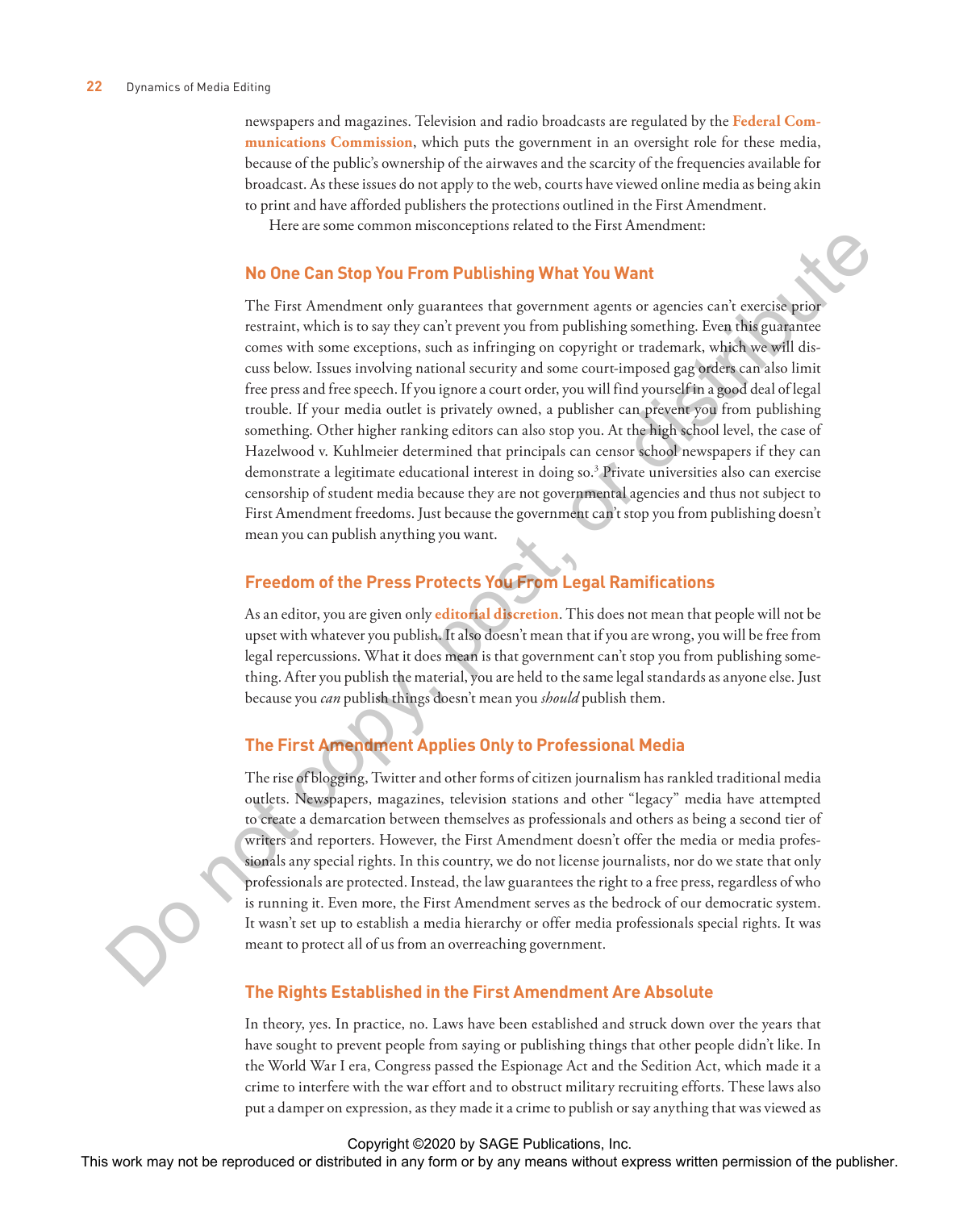disloyal to the country. The Smith Act in the 1940s also made it a crime to advocate the violent overthrow of the government. Other laws and rules have limited the freedoms noted within the First Amendment. Time, place and manner restrictions have been imposed upon speech and assembly. The fighting words doctrine notes that speech can be curtailed when the words are meant to do nothing more than incite people to a "breach of the peace." Some court cases, such as ACLU v. Reno, have also demonstrated that online obscenity can be unprotected. In short, while the First Amendment protects many things, it is always open to interpretation.

# LIBEL

Anyone who publishes content can run the risk of defaming someone on a daily basis. People steal, lie, cheat and commit other illegal or immoral acts, and reporters are responsible for conveying that information to the public. Public relations practitioners must pair content with advocacy to draw attention to important issues, which leads to concerns regarding potential defamation risks. Even political advertising, which some courts have ruled to be almost bulletproof when it comes to **libel**, can include prejudicial and harmful commentary about candidates, political parties and organizations. The field is rife with risks that someone somewhere will not like what someone else published about him or her and thus threaten to sue. Editors in every area of the field must balance the risk associated with libeling someone against the public's right to know something. Fig. 2. The mass three produced or distributed in any means were reproduced by any means when the representation of the reproduced or the publisher content of the publisher. The publisher content of the publisher content

Libel is the primary form of defamation that you will need to understand as an online editor. A few key elements included in many definitions of libel are:

- The material must harm a party's reputation.
- The material must be published (distributed to someone other than the offended party).
- The material exposes the party to hatred, contempt or ridicule.
- The party claiming libel must be identifiable.

It has also been said that you can't libel the dead, as only living people are legally allowed to make a claim of libel. Yet courts have allowed a libel case to continue when the person making the claim dies in the middle of a trial. Some states have considered laws that allow the next of kin to sue for libel when they can demonstrate that their reputations were hurt through libelous claims levied against their dead relative. Given these changes as well as the fluidity of the law, it's best to keep up to date on this issue.

The Student Press Law Center (SPLC) in Arlington, Virginia, has outlined a good checklist for determining libel. In order for someone to establish that he or she has been defamed, that person must prove each of these four elements:

# **Publication**

The material must be disseminated to someone other than the person who is claiming to be libeled. You can call a classmate all sorts of names to her face without risking libel. It is mean, and it might be stupid, but it is not libel. However, if you post those thoughts on a blog, you could be in trouble. **Publication** can also include content in a press release, as was the case when an energy company sued an attorney in Georgia. Infinite Energy argued that David Pardue defamed the organization by stating that it "engaged in deliberate misinformation and scare tactics" in its dealings with his client, the Korean Cleaners Association of Atlanta.<sup>4</sup> Although an appeals court in 2016 cleared Pardue, the saga dragged on for years, going through several levels of litigation.5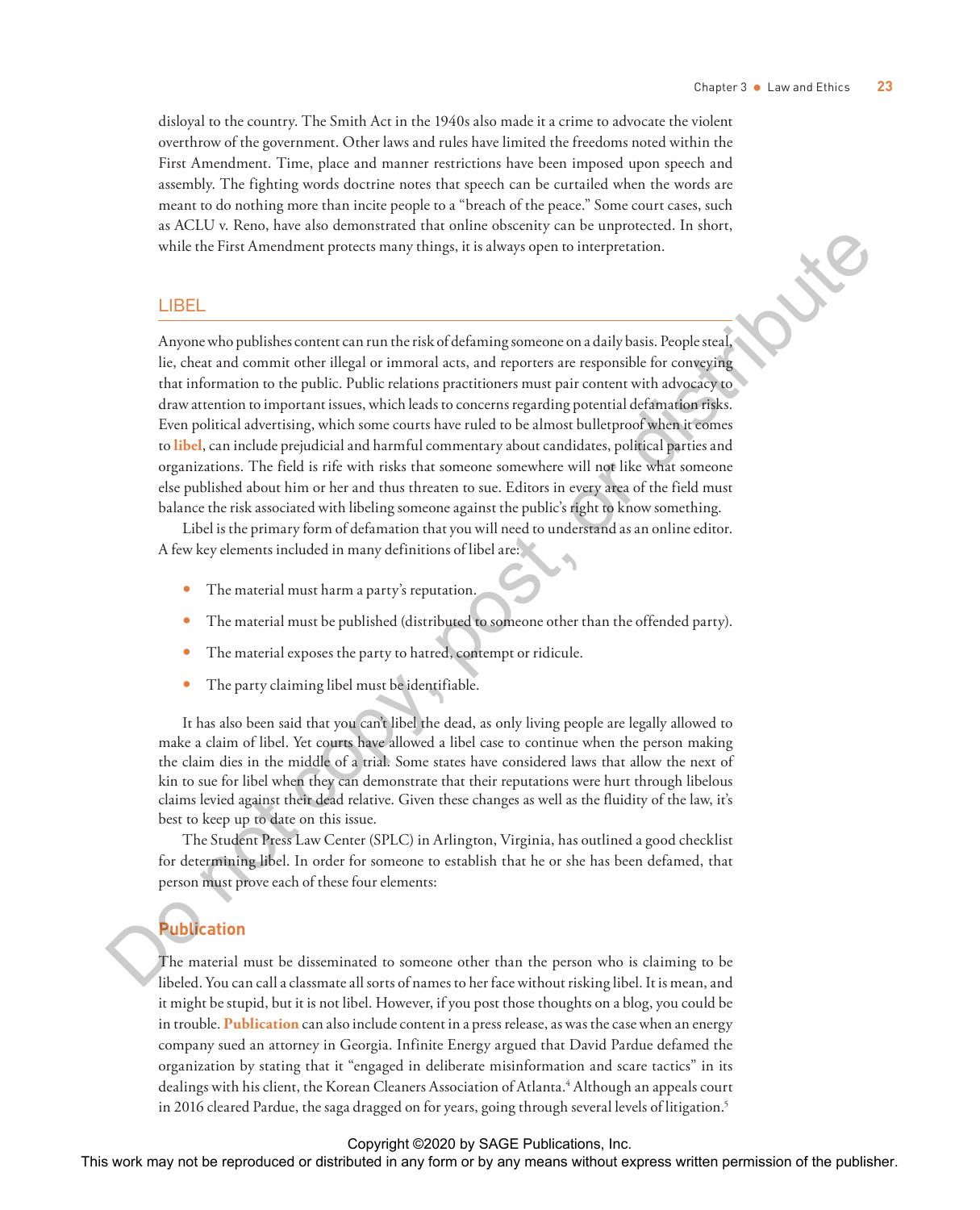#### **24** Dynamics of Media Editing

Publication includes the republication of libelous statements other people make. When you are quoting neighbors in a dispute, for example, and one neighbor libels another, you can find yourself in hot water for republishing those statements. The defense of "Well, I just accurately repeated what they said, so I'm not responsible" isn't a defense at all.

#### **Identification**

The material must be "of and concerning" the person suing for libel. In many cases, the material names the person and thus establishes **identification**. For example, a story that says, "Mike Malinowitz, a junior at Smithville University, has been arrested on suspicion of stealing computers," makes it clear who is being accused of theft.

If your media outlet does not include a name in a story, it does not mean you didn't identify a person. Other identifying features within the material must disguise the identity of the person enough that he or she can't be reasonably identified. In addition, the material must not libel an uninvolved third party. If you were editing a story about a school with 100 teachers, you could hide an identity fairly easily: "A teacher at Smithville High School has been suspended after the school received a complaint that she punched a student." However, the more specific you get, the riskier it is: "A 35-year-old female music teacher, whose husband serves as the school's principal, has been suspended. . . ." **The matrix work may not be reproduced in any form or distributed in any form or by any form or distributed in any form or by any form or**  $\mathbb{R}^n$ **. This means we have reproduced by any mean the publisher. If you conclud** 

Large groups cannot be defamed, but courts have ruled that smaller groups (often viewed as having fewer than 25 members) can claim libel. Corporations and other private entities can also assert a libel claim under this standard.

#### **Harm**

The person suing must demonstrate that the published material does serious damage to his or her reputation. The standard for establishing harm varies on the basis of the context, the person, the community and other issues. If you published that a 27-year-old woman had sexual relations with a 28-year-old man, that material could be benign or defamatory. If the woman and man are married, the likelihood of harm coming from that publication is pretty low. However, if the woman is a Catholic nun and the man is a Catholic priest, the likelihood of harm is pretty high.

Some areas in which harm can occur include:

- Accusing someone of committing a crime
- Making sexual references, including intimations regarding sexual activities, sexual proclivities and sexual orientation
- Producing claims of unethical or unscrupulous behavior
- Associating someone with a contagious disease or unsavory actions
- Using statements that allege racism or other forms of bigotry

#### **Fault**

The person alleging libel must demonstrate that the reporter created harm through an act of commission (did something wrong) or omission (failed to do something he or she should have). The standard for establishing fault differs on the basis of the plaintiff in the case. Private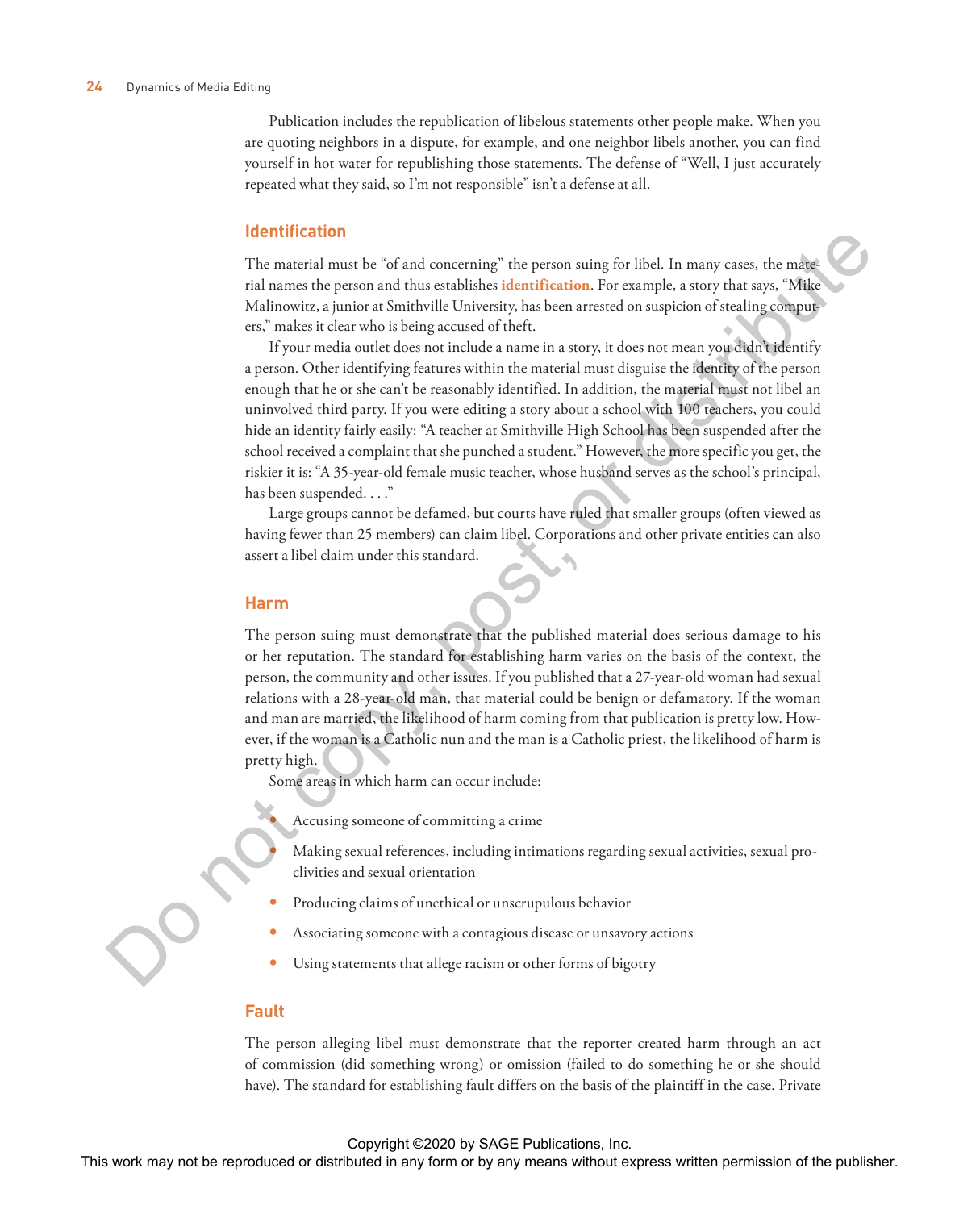individuals must only show that the defendant acted with **negligence**. Public figures must demonstrate that **actual malice** was present.

To establish negligence, courts use a reasonability standard, which questions whether the defendant was reasonably prudent or careful in reporting and publishing the material. In many cases, the courts will attempt to determine how much effort the defendant went through to avoid making a mistake.

For example, if your student paper publishes a story stating that a candidate for student body president was arrested on suspicion of stealing items from people in his residence hall, that candidate could sue for libel. If the reporter found a police report stating that charges were filed, talked to several students who noted that the candidate was around several rooms when the thefts occurred and found out from the school that the student was under investigation, this would put the paper on a strong footing. If the reporter talked to the candidate himself, and the candidate refused to comment on the situation, this would also help. However, if the The matrix of the matrix with a string the couple with respect to the publisher and the matrix of the matrix policies were remained that the matrix policies were remained that the couple of the publisher. This work may no

# **VIEW FROM A PRO** FRANK LOMONTE



Courtesy of Frank LoMonte

As an attorney with a strong interest in media law, Frank LoMonte finds himself working to help young journalists better understand their rights and responsibilities. One of the biggest issues he has seen in recent years, he said, is the concerns journalists have shown regarding student privacy.

"The biggest single issue

has been the resistance in many high schools to using names and faces on the web," he said. "There is a powerful phobia that posting students' identifying information on a news web site will lead to liability suits against schools in the event that some harm comes to a student. While it's understandable to be conservative where student safety is involved, this really misconceives the level of information that is already in widespread public distribution."

LoMonte serves as the director of the University of Florida's Brechner Center for Freedom of Information. Prior to taking his position in Florida, he spent nine years as the executive director of the Student Press Law Center, where he worked to defend the rights of student journalists.

LoMonte said the Family Educational Rights and Privacy Act requires that schools safeguard confidential information that comes from student records. However, he noted, the information can be published, depending on how journalists get the information.

"The information in student news outlets does not come out of student records," LoMonte said. "Typically, it is volunteered by the students themselves, and people are always free to give out their own information."

The wide reach of the web has made journalists more aware of issues concerning privacy and libel, but LoMonte said many of the traditional media norms remain an editor's best guide.

"The best 'libel insurance' you can buy is simply to activate your internal fairness meter," he said. "If someone is being accused of behavior that you would personally find hurtful to your reputation, ask yourself whether you've really provided them ample opportunity for rebuttal."

Even with the advent of easily searchable archives and viral web stories, LoMonte said journalists still enjoy clear legal protections against libel claims.

"The courts are pretty protective of the media against stale libel claims, and the archiving of previously distributed content should be protected under the 'single publication rule,' which basically says that your time clock to file a defamation suit begins the first time that the material appears," he said. "If you wait 10 years until the material starts showing up in Google searches of your name, you've waited too long."

Conversely, he said, journalists shouldn't view the web as the place to publish material they wouldn't print in traditional media.

"As a general matter, it would be a very hazardous practice to relax one's libel standards because material is 'only' going online," LoMonte said. "There may be a false sense of comfort that errors are less permanent and more readily correctable online, but cached versions of erroneous material can live on, and even briefly publishing something false is still 'publication.'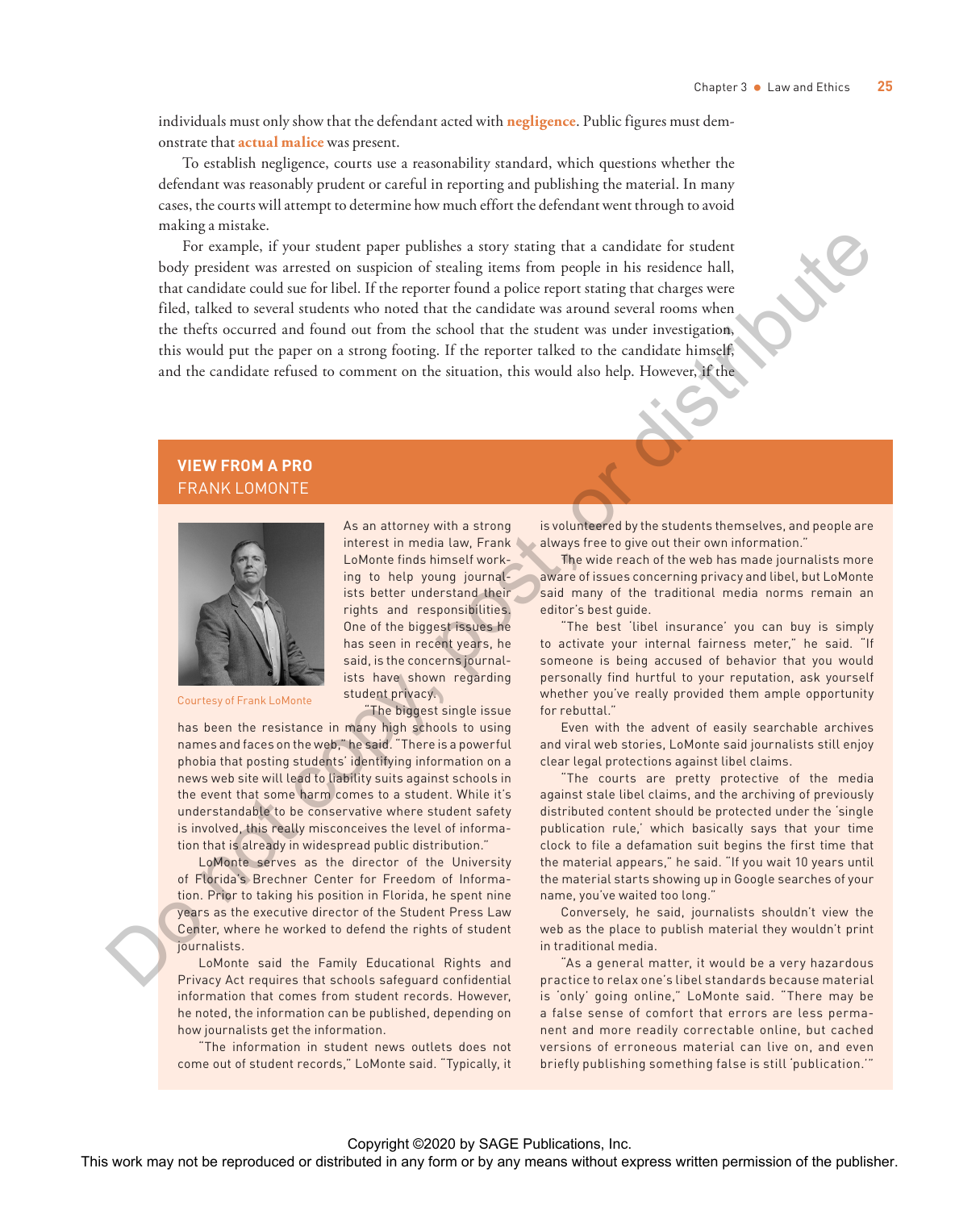reporter had only one source for the story, failed to check with additional people, didn't contact the police or the university and published the material without offering the candidate a chance to comment, the paper would be on shaky ground.

In this case, the courts would need to establish if this person were a public figure or a private individual. Public figures who allege libel must demonstrate actual malice. Public figures include public officials who have some semblance of responsibility over public affairs and celebrities or others who have gained public notoriety. People who have involuntarily entered the public lexicon through the commission of crimes and people who have voluntarily entered the public eye through leadership roles in issues of public interest are also viewed as public figures. People in that last group are called "limited purpose" public figures and thus are subject to actual malice standards only as they pertain to their public actions.

If a public figure sues for libel, that person must establish that the publication either knew the material was false and published it anyway or had a reckless disregard for the truth, and this standard is often difficult to demonstrate. For example, in 2014, an Iowa state senator lost his defamation suit upon appeal to the state's supreme court because of this issue.6 A lower court's decision stated that Rick Bertrand was libeled by a 2010 political advertisement that implied he sold deadly drugs to children while working for a pharmaceutical company. During that case, Bertrand demonstrated that he never sold the drug or owned the company, and he had presented evidence to that end to his opponent. However, Rick Mullin's campaign continued to run the ad. Despite this, Mullin's appeal to the Supreme Court was successful because the judges ruled that none of this rose to the level of "actual malice," the standard necessary for public figures. The control of the results and the results of the results and the results of the results and the results and the results are pressure to the bulk of the results and the publisher. The publisher and the publisher in any me

SPLC recommends that you worry less about whether a person is a public figure and instead hold your work to the negligence standard. That more restrictive standard will help you avoid this distinction, and it will also lead to an overall stronger position in your defense.

# TECHNIQUES TO AVOID LIBEL CONCERNS

Think of your editor's job as being similar to that of a hockey goalie: You are the last line of defense between what's coming at you and a negative outcome. While spelling and grammar errors can injure your organization's reputation, a libelous statement can do far worse things.

Here are some tips to help improve your libel-proofing skills:

# **Don't Buy the Brooklyn Bridge**

If something seems too good to be true, chances are it is. If your weakest reporter returns from a mundane meeting with a fantastical story regarding corruption and money laundering, it is a pretty safe bet the story has a problem. However, situations are not always that clear cut. A source might tell a good reporter that a city official with a shady past is once again engaging in shady activity.

As a PR professional, a client might push you to use language in a press release that goes beyond what you feel accurately reflects the outcome of a lawsuit. If you feel pressured or uncertain about material that has the potential to libel someone, give it a second or third look. It is always better to be late on a story than it is to be wrong.

#### **Remove Dangerous Modifiers**

Adjectives and adverbs can add value, texture and richness to your copy. They can also put you into hot water if you are using them incorrectly. Some modifiers are vague and present few problems, such as referring to a child as "large" or "small." However, other terms can be problematic. When you include words like "fat" or "shrimpy" to modify your nouns, you are in trouble.

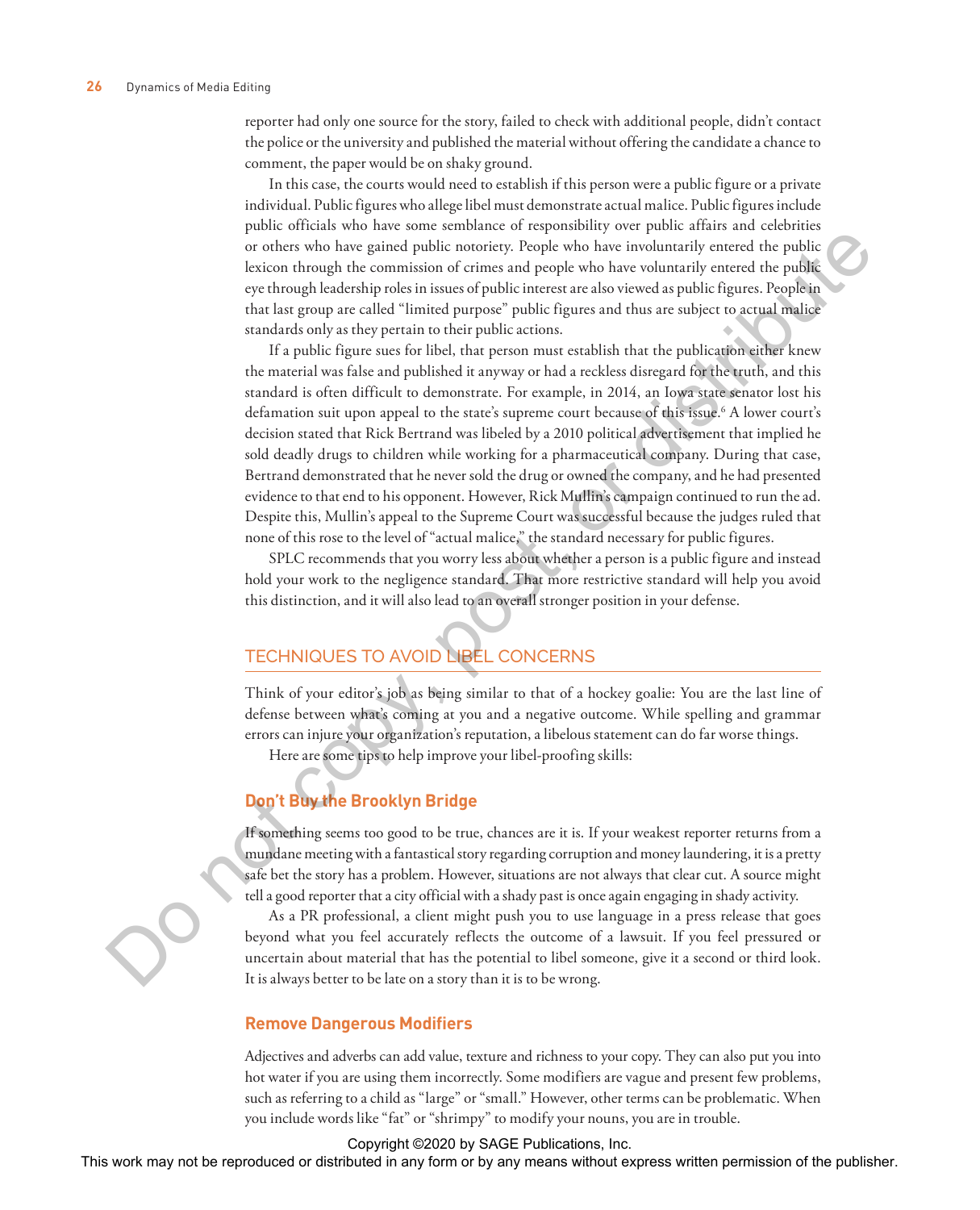If your writers believe these words are accurate descriptors, have them provide information in their stories that supports these claims. Instead of having them write, "The corrupt senator testified at a hearing on Capitol Hill on bribery," have them rework the sentence to support the claim. "The senator, who faces six counts of receiving bribes, testified at a hearing on Capitol Hill." In short, don't tell your readers how to feel or what to believe. Give them the information available to you and let the readers figure out how they feel or what they believe on their own.

#### **Be Careful With Crime**

Anyone who publishes information regarding criminal acts must take care with legal terms. A person who has admitted to killing someone is not necessarily a murderer. That term is reserved for people found guilty of that charge in a court of law, and it requires that the person acted with cool deliberation or depraved indifference to human life. "Murder," "homicide," "manslaughter," "self-defense" and other terms can blur into one ridiculous mess. Make sure you know what the terms mean.

In addition, people in the United States are innocent until proven guilty. To that end, make sure writers don't say that people are arrested "for" something. They can be arrested on suspicion of something, and the city, county or state can then charge them with a crime. However, saying someone was arrested for murder or for burglary includes an implicit notion of guilt.

#### **"Allegedly" Isn't Enough**

Writers incorrectly believe the word "allegedly" will save them from libel suits. The word "allegedly" is a libel lawyer's dream because it provides no legal protection to the person who uses it. A story that calls someone "an alleged thief" or "an alleged rapist" is no different than one that calls the person a thief or a rapist. All "allegedly" does is indicate that someone has made an accusation. At this very moment, with no proof and no rationale, your professor can accuse you of cheating in your editing class. Now, you are "the alleged cheater." How does that feel? **The Care of the reproduced or distributed in any form or the repression of the reproduced or a significant control or the reproduced in any means with the repression of the publisher. The result of the publisher is any m** 

Instead of relying on thinly veiled accusations, strengthen the writing and the reporting. Rely on attributions to help you here. Instead of writing, "Smith allegedly cheated on his taxes" or "Jones, the alleged killer, testified in court today," attribute the information to an official source or rely on provable facts. "According to IRS documents, Smith cheated on his taxes" works well, as does "Jones, who is charged with two counts of murder, testified in court today."

# **Don't Assume Anything**

An adage in reporting states, "If your mother says she loves you, check it out." The same thing applies in editing when it comes to libel concerns. Make sure every fact is verified. Make sure every opinion is attributed. Make sure the story is strong, accurate and fair.

# **Edit Small Pieces of Copy Carefully**

A grizzled veteran of many copy desks was fond of saying that you can drown just as easily in two inches of water as you can in the Pacific Ocean. His point was that a poorly written press release on a local pancake breakfast is just as likely to cause a problem as a giant story covering the seediest details of corruption.

Just because something is small, short or uncontroversial doesn't mean it is immune to libeling someone. Look carefully at headlines, captions, briefs and other mundane pieces of copy for potential libel. Mistakes can slip by easily in these areas. In addition, media professionals often cut corners when trying to fit all the relevant information into a 280-character tweet, thus leading to potentially erroneous claims. Always edit every piece of copy with care.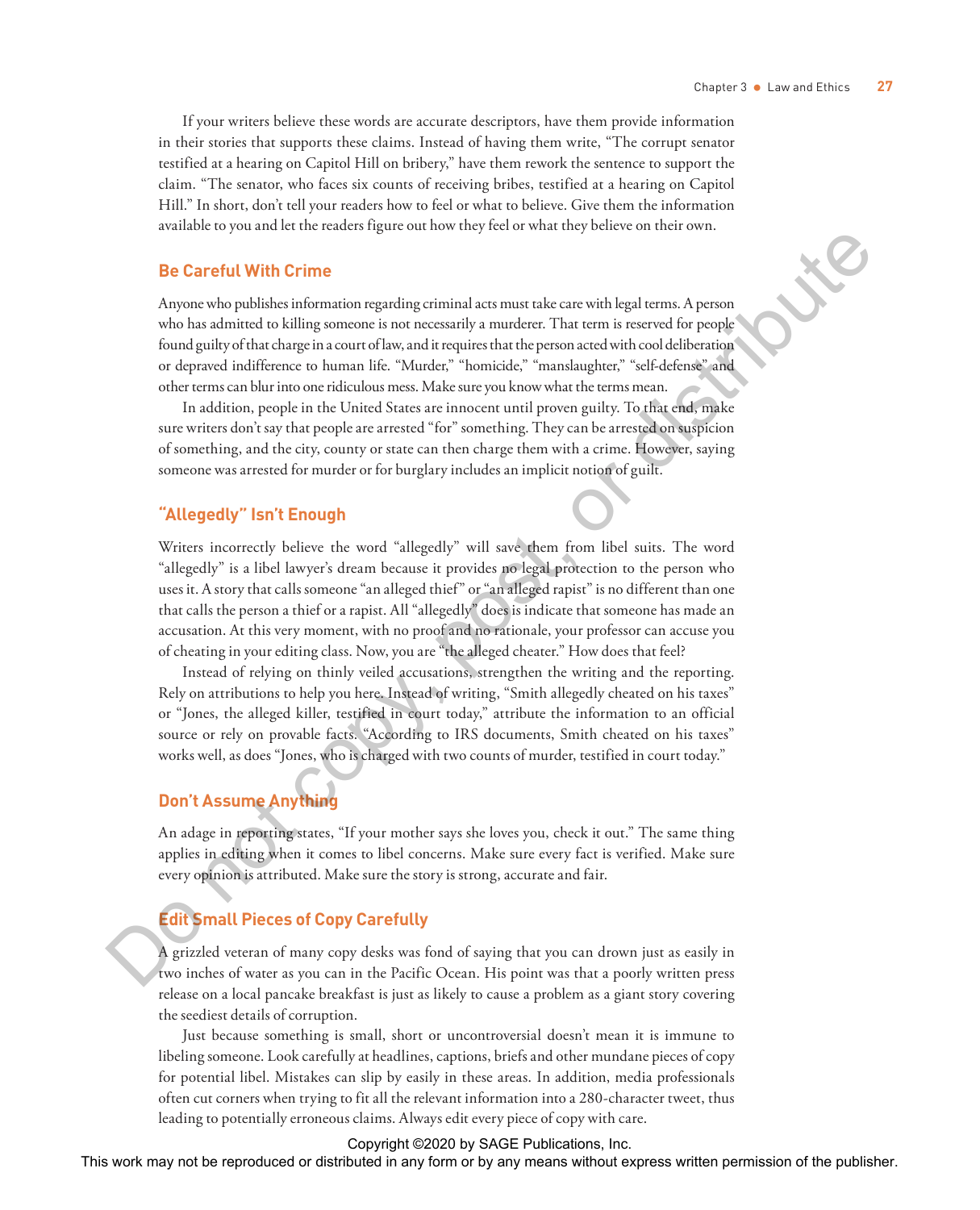#### **Ask for Help**

If you don't understand something or are concerned about something, ask for help. Ask coworkers for their thoughts regarding the risks associated with a piece of copy. If you can't reach a consensus or the risks are too great, seek legal counsel. Once the material is published, you can't get it back.

#### DEFENSES AGAINST LIBEL

Even the most careful and diligent media professional can be sued for libel. If you find yourself or your organization in the midst of a suit, here are the primary ways you can defend yourself:

#### **Truth**

Truth wasn't always a defense against libel. The 1735 jury verdict in the case of John Peter Zenger helped establish that while material can be damaging to a person's reputation, if it is factually accurate, the publisher cannot be held liable. Today, truth remains your best defense against libel suits.

Most courts review the material in question to determine if it is substantially true as opposed to absolutely true. In other words, if the plaintiff finds spelling or minor factual errors in the material, it doesn't mean that person will win a libel suit. The standard of substantial truth requires that the material's main elements were factually accurate.

To win a libel suit, a plaintiff must show not only that the material published harmed his reputation or exposed him or her to hatred, contempt or ridicule but also that the material is factually inaccurate. If you publish a story that says your mayor has stolen city funds and used them to buy a Corvette, you have obviously harmed the mayor's reputation. However, if the story is true, you have the best defense against a libel suit.

#### **Privilege**

This defense is usually divided into **absolute privilege** and **qualified privilege**. Absolute privilege allows judges and government officials to say whatever they want while acting in their official roles. Statements made during meetings of public bodies and public meetings in which information of public concern is discussed falls under this area of privilege as well. This privilege also applies to statements and documents that arise in the course of legal proceedings, such as witness statements, police reports and attorney summations. DEFENNES AGAINNT LIBEL<br>
Even the nost conciler and different order performant an is easel for history wave and performant permission of the publisher concept of the publisher. The publishers are comparison of the publishe

Media practitioners operate under qualified privilege, meaning they are allowed to accurately report on these statements, events and documents even if the material defames someone. This standard has been applied successfully in news stories, press releases and other forms of published material.

Journalists can also quote without fear officials who are acting in their official capacity. In some states, this applies to police officers who are making statements regarding criminal cases. In other states, the law draws a distinction between private statements a police officer makes to a reporter that go beyond the scope of the official report. As long as the material was reported in a fair and balanced manner, reporters who operate under qualified privilege are protected against libel actions.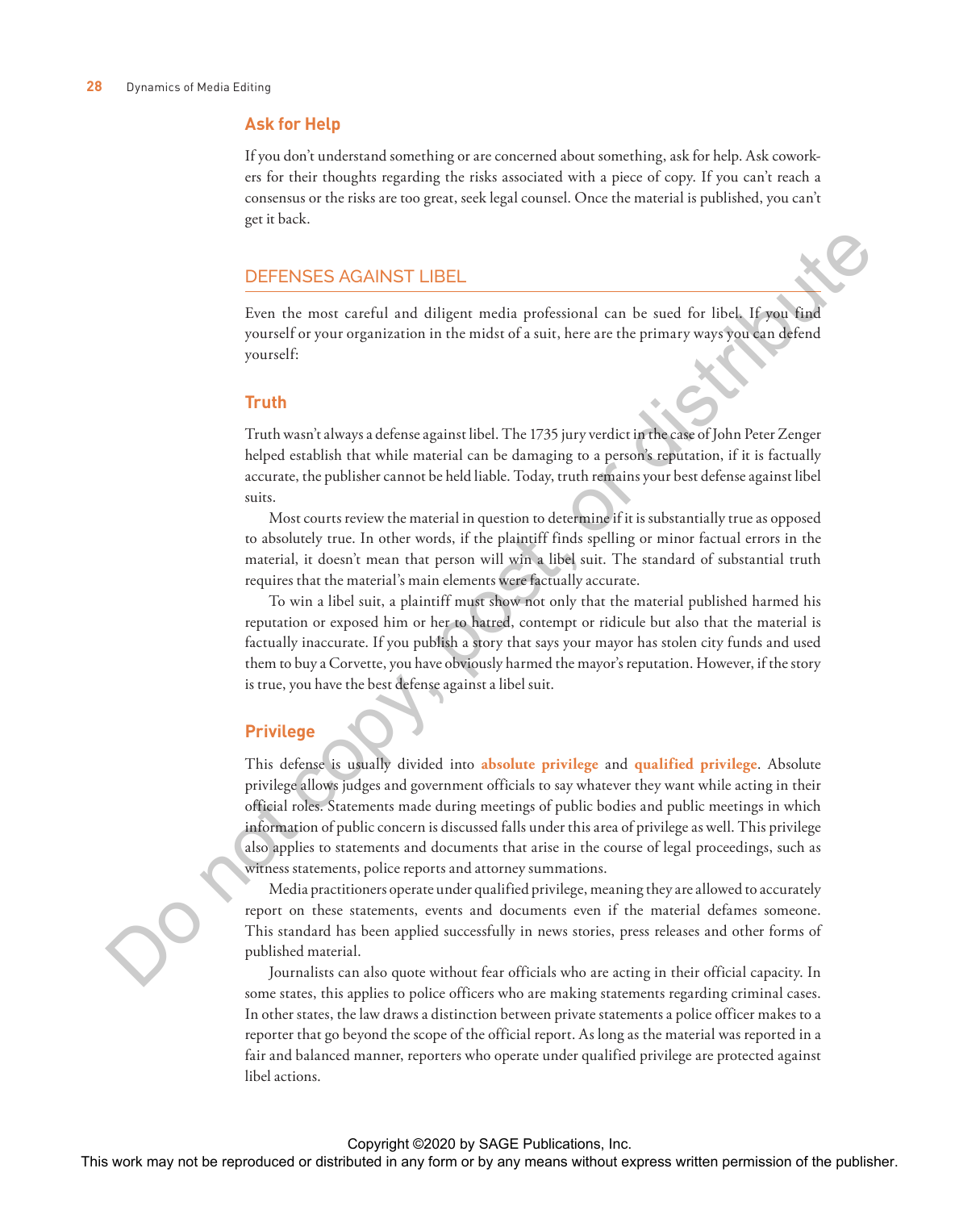# **HELPFUL HINTS**

# HOW TO DETERMINE IF SOMETHING IS OPINION

Courts that deal with libel cases must parse the differences between opinion and fact. When a U.S. court of appeals examined the case of Ollman v. Evans in 1984, it created a four-part process to help consider this issue. The **Ollman test** provides a good set of guidelines for editors to determine if material is opinion or not. The four elements are:

**Can the statement be proven true or false?** In order for a libel suit to be successful, the plaintiff must demonstrate that the material in question is false. If the material is pure opinion, it cannot be proved true or false and thus cannot be libelous.

**What is the common meaning of the words?** If you call someone an idiot, did you mean that person has a profound level of mental retardation with an inability to guard against common physical dangers? A long-gone mental classification system once used these growth markers to denote someone as an "idiot," but now this term is less specific. People understand that to call someone an "idiot" these days is to simply question how smart he or she is. If a column uses the term "idiot" to describe a coach or a politician, simply proving that the person knows enough not to run out into traffic won't

demonstrate the statement to be factually false. The common meaning overrides the primary claim of factual distinctions.

**What is the journalistic context of the remark?** Stories that appear in the news section of a website, newspaper or magazine are expected to be factually based. Pieces marked as commentary or items run on blogs that specialize in commentary are expected to contain high levels of opinion. Press releases can be defended in either realm, depending on the source and the tone associated with the material. Comments a network anchor makes during the nightly newscast are different than comments a rock and roll DJ makes during the radio station's morning show. How and when comments were made will play a role in how seriously the courts will take them.

**What is the social context of the remark?** Certain forms of speech are given more latitude on the basis of their social context. A professor's lecture on quantum physics is expected to be primarily factual, while a debate between two politicians has the potential to be heated and opinionated. Statements made at political rallies are different than those made at a medical conference.

#### **Fair Comment**

The law has traditionally held that commentary should be shielded from libel suits. In providing this shield, the law allows media outlets to offer political criticism, perspectives on sports teams and reviews of restaurants. **Fair comment** also gives journalists protection as they write band, book and album reviews as well as editorials and opinion columns.

This defense does not allow unfettered libel under the guise of an opinion. Nor does it protect every defamatory statement that begins with the phrase, "In my opinion . . . ." The material underlying the commentary must be rooted in fact. You can publish a review of a local band's concert in which you state, "The drummer lacked focus and failed to keep up with the band." However, if you add "because he was high on drugs during the concert," you must have the facts to back that statement up. This work may not be repressed to the rest in any field or distributed in any field or distributed in any field or distributed in a statistical in any field of the publisher and the publisher and the publisher and the pub

# **Satire and Hyperbole**

The courts have held that in some cases material is so farfetched that no reasonable person could assume it to be true. In those cases, courts have ruled that the publishers cannot be held liable for defamation. These types of material often fall into the area of satire and hyperbole.

**Satire** is a literary work that uses irony and wit to attack the human condition. Mad Magazine and Saturday Night Live often parody real life in an attempt to satirize everything from politicians to movies. While satire can offend some people, courts have consistently ruled that it is immune from libel laws.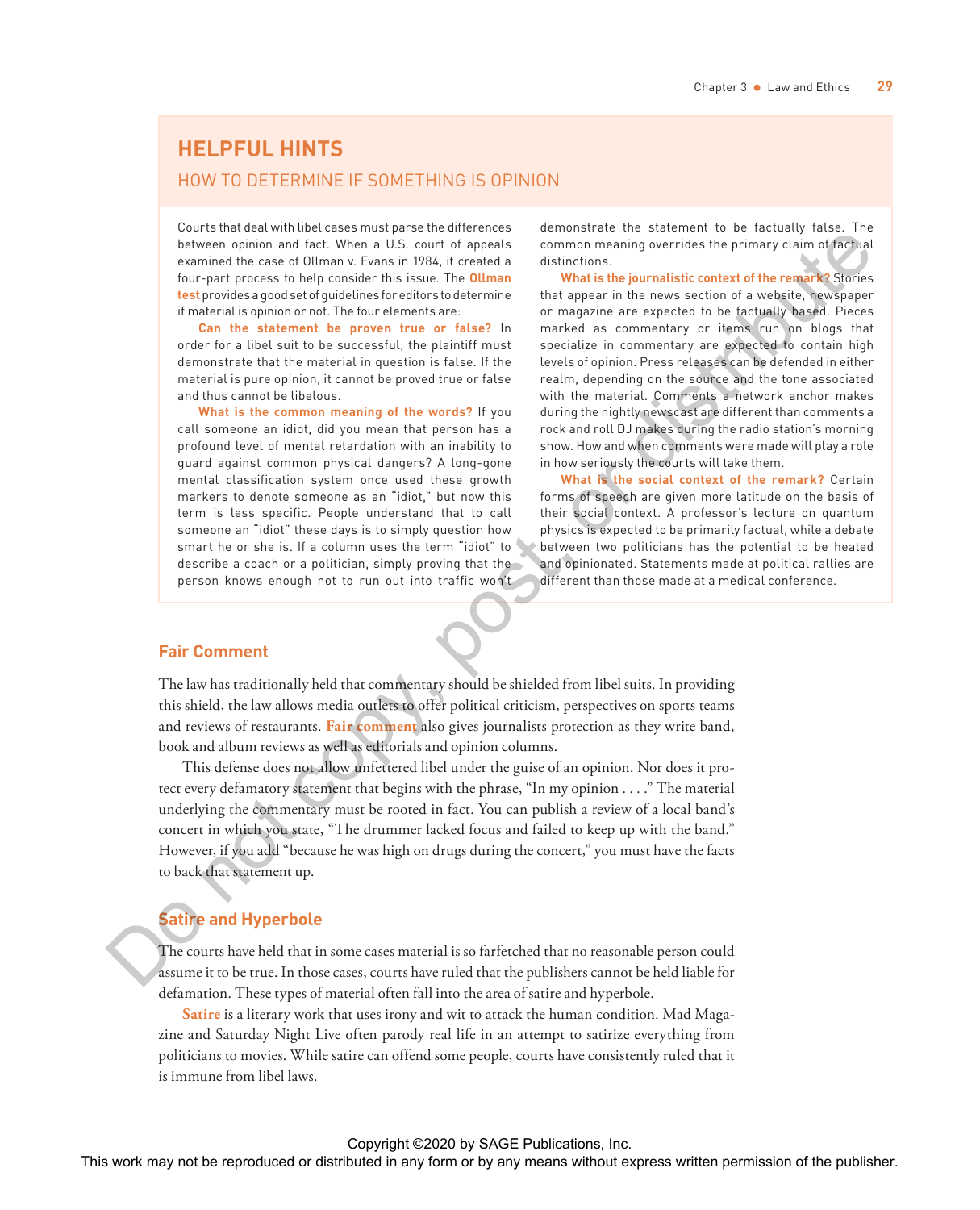For example, the 1988 Supreme Court decision in the case of Hustler Magazine, Inc. v. Falwell<sup>7</sup> stated that public figures were not due compensation for emotional distress in the case of parody. The publisher of Hustler was appealing a lower court ruling that awarded the Rev. Jerry Falwell \$200,000 after a parody advertisement mocked him. The ad suggested that Falwell had intimate relations with his own mother while in an outhouse and that he often drank heavily before preaching. The Supreme Court held that reasonable people would not have viewed the ad as making statements of fact and thus vacated the lower court's ruling.

Rhetorical **hyperbole**, which includes the use of excessively outlandish statements, falls along the same lines. A restaurant review that says, "The service was so bad that it made me wish I had died as a child, never to have seen such horror" obviously has a level of outlandishness to it. In addition, no reasonable person could consider this to be true. However, statements of this nature can be libelous if they don't reach a high enough level of outrageousness. It is best to avoid reaching for this as a defense.

#### COMMUNICATIONS DECENCY ACT

Many websites have provided open forums for readers to discuss issues of importance. Some sites offer a comment function at the end of each story so readers can leave feedback for the writer or offer opinions on the story's topic. Anyone who has seen these comment boards knows that the material posted here can quickly devolve into name-calling and other behavior best reserved for ill-mannered first-graders. If the material posted here were published in a newspaper or broadcast over the airwaves, the media outlets would likely face serious legal repercussions. However, in an attempt to keep the web a free and open space for discussion, cybershield laws have emerged to protect publishers from harm arising from content like this.

Section 230 of the **Communications Decency Act** states that internet providers and other media platforms are not liable for content posted to their sites by people who are not directly connected with the organizations. Prior to the passage of this act, the law viewed providers who monitored message boards as making publication choices, which made them responsible for the content. They were held to the publisher's liability standard, which made them fully liable for all defamation claims because they were "creatively involved" in the process of publishing it. However, sites that allowed the comments to turn into a venomous free-for-all without acting were viewed as distributors, much like a bookstore or a newsstand owner, in that they were not expected to examine the material before distribution. The law held these sites to a lower standard and viewed them as not liable for the content. This method is a stributed or distributed in any method in any form or by any formor or between the control in a stributed in a stributed in a stributed in a stributed in a stributed in a stributed in a stributed in a str

This approach to the law meant several things, none of which was good for journalists or the furthering of democracy. The law was actively encouraging publishers to leave libelous comments online for fear of being held responsible for all of the comments if they touched one of them. Publishers were also likely to decide that these boards were more trouble than they were worth, thus eliminating them and limiting speech.

To fix this problem, Congress provided Section 230 as a shield for providers who wanted to monitor discussion forums and remove offensive content. While the earliest court cases involved internet service providers, such as America Online, courts have broadly applied the protections under this section. They have immunized social networking sites like Facebook and sales sites such as Amazon for comments users made on their sites. Site operators run a risk of losing that immunity if they actively encourage people to post illegal material. Beyond that exception, however, the courts have generally favored publishers.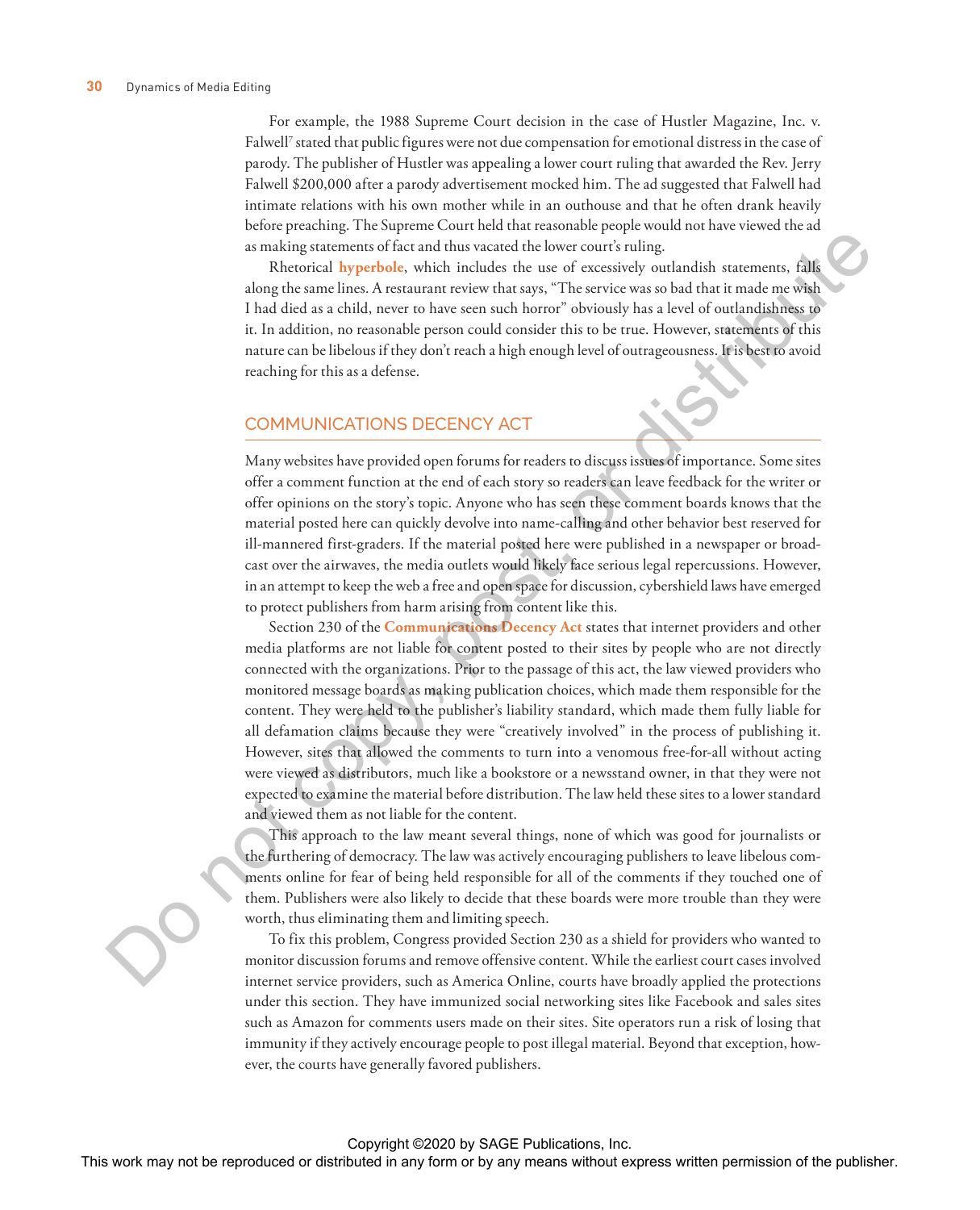As an editor, this gives you a valuable tool in monitoring material users post to your site. If you determine the comments to be defamatory or in other ways inappropriate, you have legal protection to screen and filter them.

However, the more you are actively involved in the process of creating or altering the content, the less protected you are. Courts have ruled that people who made minor edits to content did not lose immunity, but they have not determined at what specific point altering user-generated material changes the content's status. If you make substantive changes to this type of content, you run a risk of being liable for it.

#### INVASION OF PRIVACY

While privacy is not a right explicitly stated in the First Amendment or elsewhere in the Constitution, courts have ruled consistently that people have a right to be left alone. Balancing this right against the rights of journalists to publish newsworthy information has been a struggle. The law has delineated four areas of privacy, all of which are important to journalists: public disclosure, false light, intrusion and misappropriation.

#### **Public Disclosure**

Courts have held that certain facts about private citizens are off limits to the press because of their sensitive nature or potential for embarrassment. Medical records are viewed as private, as are educational records. Therefore, the student newspaper at your school can't get access to the transcripts of everyone on campus and run a story titled "Who's the DUMBEST Kid on Campus?" Other private details of private citizens that might be viewed as intimate and highly offensive to a reasonable person are not subject to **public disclosure**.

Individuals who wish to publish facts like these can offer a defense that the material is newsworthy and thus not private. Any information about celebrities and well-known public officials will likely meet this standard, as well as any coverage of criminal activity. Health and sexual issues remain difficult topics to cover unless the publishers can demonstrate that sharing this information is vital to the public.

### **False Light**

A claim of **false light** means that a person is portrayed as something he or she is not. For a successful false-light claim, the plaintiff must demonstrate that the publisher's actions were reckless or done deliberately and that the material must be highly offensive to a reasonable person.

Attorney Larry Stecco filed a false-light suit against filmmaker Michael Moore for his portrayal in Moore's film "Roger & Me." According to Emily Schultz's biography on Moore, he interviewed Stecco at a high-society party where Stecco said that Flint, Michigan, is a "great place to live." Moore then juxtaposed this piece of film against one of a sheriff's deputy gutting an abandoned house. Stecco said these comments and this editing cast him in a false light as a fat-cat lawyer who was unaware of the poor conditions in the city. The jury agreed and awarded Stecco \$6,250.8 massial shares the conservations. If you make interaction the representation, we represent the reproduced in any form or by any means without express with the publisher or distributed in any form of the conserved or distr

This also applies to photographs with "funny" captions. A photo of a large person on the street with the caption "Am I pregnant?" can lead to legal action. As was the case with Stecco's false-light claim, photo captions like this can be offensive and misleading.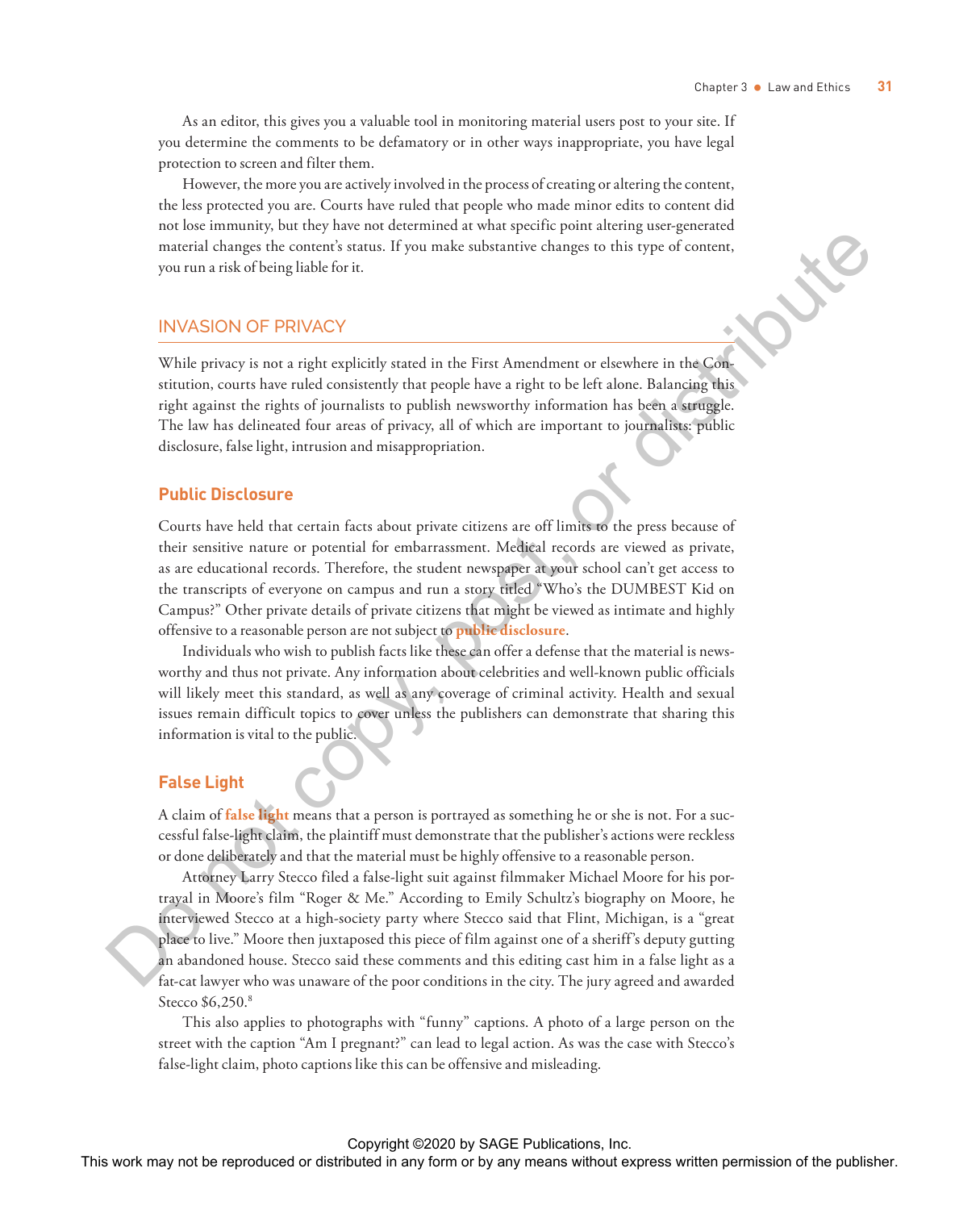#### **Intrusion**

This applies more to the reporting of material than editing, but as a manager, you need to be aware of this standard. **Intrusion** upon seclusion prevents journalists from entering a private area to gather material for a story. In addition, it prohibits journalists from gathering information about a person in a place where that person has an expectation of privacy.

Journalists generally are allowed to enter private spaces that are open to anyone, such as a mall or a business. However, they are also expected to leave when asked by those in charge of that area. Most often, this standard applies to the act of trespassing or entering private property without an owner's consent. If you hear a rumor that a local hog farmer is violating environmental protection standards, you can send a reporter out there to investigate. However, that reporter must get permission to enter the farm before doing so. Failure to do so can result in an arrested reporter and an embarrassed media outlet. The breachest content of the reproduced or the reproduced or the reproduced or the reproduced or the results of the results are the results of the results of the results of the results of the results of the publisher or t

This standard also prohibits surveillance or the use of hidden cameras in areas where people would expect privacy. While a government-owned highway rest stop is a public area, people have a reasonable expectation of privacy in the bathrooms there. Using a recorder to gather sound or taking pictures of people in there would likely meet the intrusion standard.

#### **Misappropriation**

Courts have supported the notion that individuals have the right to determine when their likenesses, voices and other items associated with them can be used to promote something. In news, this is rarely an issue, as the claim to newsworthiness allows reporters to write, record and photograph individuals participating in actions of public interest. However, if that material is used for a commercial purpose, such as advertising or marketing, an individual can claim **misappropriation**.

If your website runs an image your photographer took of Tom Brady holding the Super Bowl trophy as part of your sports coverage, that's acceptable. If you repurpose that photo for an ad for your website, stating something like "SportsIcon.com: Where winners get their sports news!" you have misappropriated that image and could be liable for damages.

The best defense against any of these claims is consent. Make sure you get this permission from someone who is capable of giving it, such as the owner of a building you want to enter or the owner of the likeness you want to use. Also, try to get this permission in writing, especially in the case of promotional or advertising use.

# **OPYRIGHT**

The purpose of copyright law is simple: If people could take your work and use it as their own without providing credit or compensation, why would you bother creating the work? If you feel like being altruistic and giving away your work, that's fine under **copyright** law. However, it should be up to you to give it away, sell it or do neither. To that end, copyright isn't always about making money, but it is about controlling how your work is used.

For example, let's say you created a cartoon for your website, and a group on campus put it on T-shirts to promote their cause. The underlying assumption is that your work is some way tied to this group or that you are providing support to this group. You might oppose everything this group stands for. You might never want to be associated with this group. Without copyright law, you would be unable to prevent the group from using your work.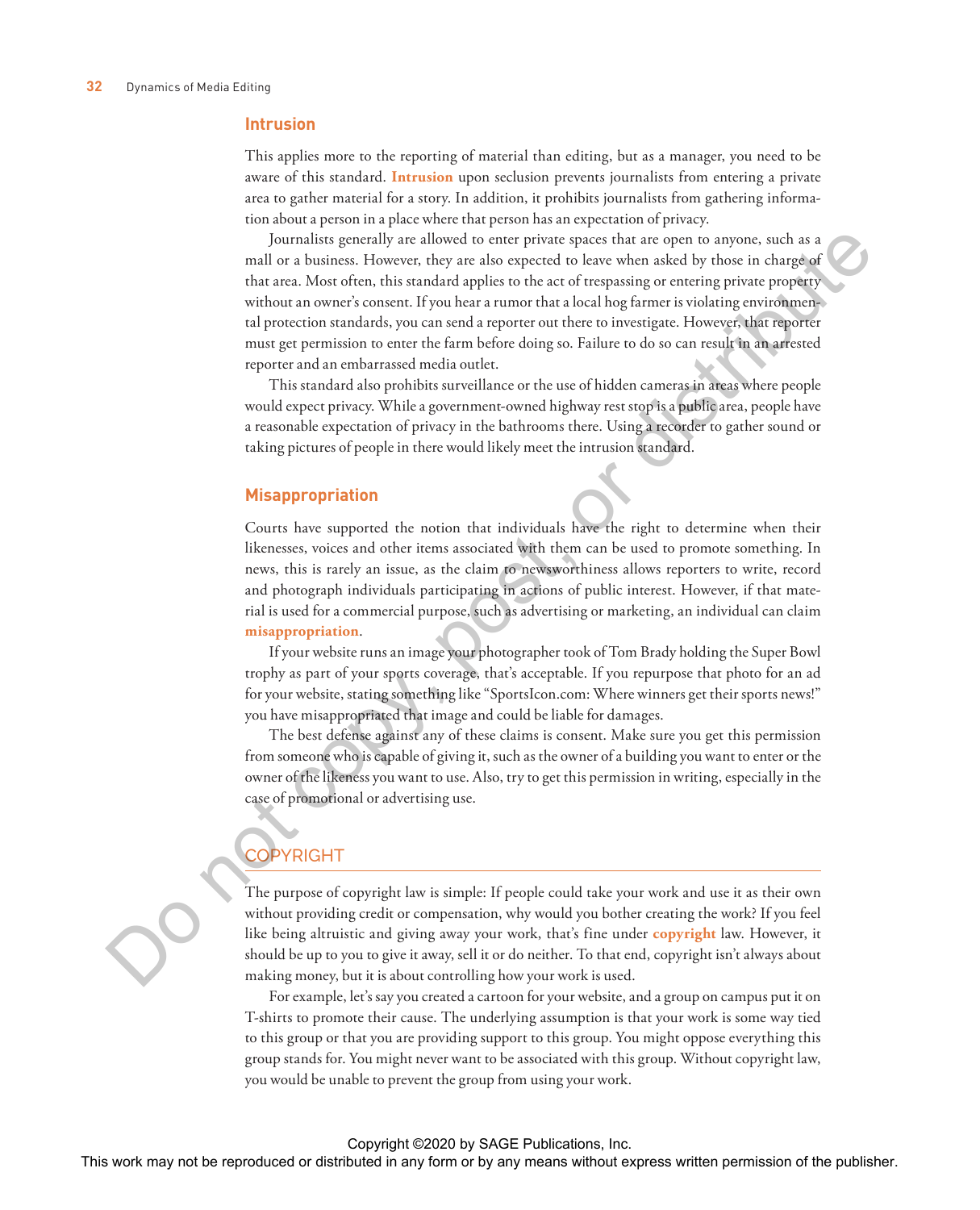People who violate copyright can face serious consequences. Because copyright attaches itself upon the creation of a creative work, the author has all the rights associated with that work. This includes the rights to sell, make copies, make derivative works and display the work publicly. Anyone else who does any of these things can be subject to statutory damages of between \$750 and \$30,000 per infringement, plus any other actual losses and attorney's fees. In some cases, courts can levy additional criminal punishment.

While copyright has always been a big issue for journalists, in the digital realm it becomes the primary legal concern for editors. The ability to easily copy images, use music or transfer text has left many people with the erroneous assumption that they aren't breaking any laws.

**Fair use** is a provision in copyright law that allows a balance between an individual's or organization's desire to control how material is used and the public's interest in having access to that material. This doctrine allows people to use copyrighted material to enhance news coverage, inform the public and provide commentary. Fair use is not an impenetrable shield against copyright suits, nor is it a clear-cut area of law. Below is a list of things courts consider when they look at whether an organization has overstepped the fair-use provisions in the law:

#### **How Is It Being Used?**

Noncommercial uses, such as efforts to further news coverage, tend to receive more protection than commercial uses, such as advertising or marketing. Thus, a small bit of a song or a movie star's marketing headshot could be used fairly within news coverage of that band or star. However, if you attempted to sell ads using those same pieces of material, fair use would likely not protect you.

### **How Much Did You Take?**

The law has not defined a strict number of words, portion of a performance or percentage of the overall work as being fair use. However, a rule of thumb has emerged that you can copy 10 percent of a published work or use 30 seconds of a song without fear. The law does not consider this amount the exact breaking point between fair use and copyright infringement, but the more material you use, the bigger the risk that you are violating copyright. In addition, the doctrine offers protection for the "heart" of the work, which means that if you take what is essential to this work and use it for your own, you might be in violation, regardless of the quantity of the material you took. When  $\alpha$  may have been the reproduced or distributed in any fit is a significant in any form or the reproduced in any form or by any means with the publisher. The results is a significant to a significant to the publishe

#### **Do You Create a Financial Detriment to the Owner?**

The purpose of copyright is to allow the copyright holders to maintain control over their content and profit from it as they see fit. If your use of their material infringes upon these rights, courts will likely rule that you violated the law. When you decide to use material that isn't yours, ask yourself if your actions create a secondary market for the material. If you do a review of a movie and run a small image of the movie poster, you aren't undercutting the poster business. However, if you upload the whole movie to a website and tell your readers to watch it for themselves to see if they agree with your review, you are clearly in violation. The tipping point for this discussion isn't clearly outlined, so it is best to err on the side of caution.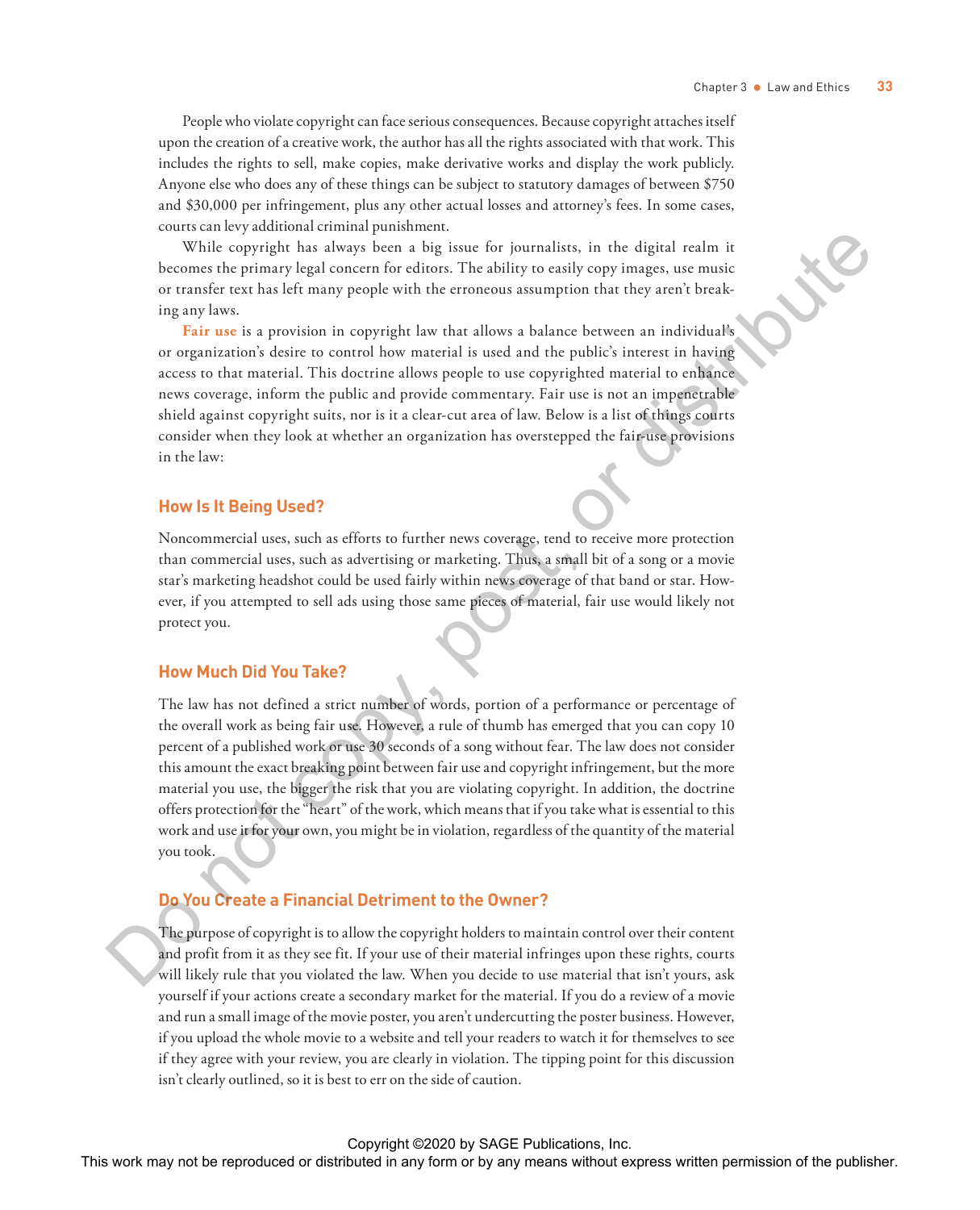#### ONLINE LIMITS TO LIABILITY

Just as the law has recognized that content providers cannot be held liable for every potentially libelous action its users take, it has also recognized this problem with regard to copyright infringement. In opening their sites to user-generated content, providers ran the risk of letting users post material that violated copyright.

To help address this issue, lawmakers struck a balance between protecting copyright and indemnifying websites against harm. The **Online Copyright Infringement Liability Limitation Act (OCILLA)** provides a process for all parties involved to work through issues associated with illegally posted material.

As an editor, you might need to participate in this process, so understanding the steps you must take will be important (see the Helpful Hints box for a step-by-step examination). If your organization designates you as the agent who is to receive these notices for copyright infringement, the organization should register you with the Register of Copyrights. This will establish you as the main conduit for these cases.

If your organization decides to use someone else, you still have responsibilities as the online editor. You need to post contact information for your organization's agent on the site in an obvious place so people know whom to contact. You also need to include a general explanation of OCILLA and how your organization will process claims of copyright infringement.

Beyond that, you will want to establish a policy for dealing with people who repeatedly break the law on your site. This should include ways in which you establish patterns of bad behavior and how you will contact these people regarding their actions. It should be clear and fair, with a listing of what users should not do and the consequences if they violate your rules. It would also be worth your time to discuss these issues with your technical support staff to see if anything can be done to limit copyright issues from a technology standpoint. This could include the creation of an online consent form that requires users to attest to their rights as copyright holders or filtering software that limits users from posting certain types of material. The control or the rest in the rest in the rest or distributed in any form of the rest or distributed in any form of the rest of the rest or the rest or  $\mu$  and  $\mu$  and  $\mu$  and  $\mu$  and  $\mu$  and  $\mu$  and  $\mu$  and  $\mu$ 

The more proactive you are and the more closely you follow the steps outlined in OCILLA, the more protected you will be against legal action.

# **HELPFUL HINTS** THE STEPS UNDER OCI

If a user illegally posts a piece of copyrighted material, such as a photo or drawing, to your website, here is the process for working through this problem:

- If the copyright owner contacts your organization regarding the infringement, he is expected to provide the following information:
	- His contact information
	- Information that identifies the photo or drawing
	- The internet address of the photo or drawing
	- A statement that demonstrates a good-faith belief that copyright has been infringed upon
- A statement that, under penalty of perjury, he is the legal copyright holder or has been empowered to act on behalf of the copyright holder
- $\circ$  His signature
- After being made aware of the infringement (either via this contact or through an independent discovery), your organization is expected to "expeditiously" remove the content and notify the person who posted it of your actions.
- If that person believes the content was unfairly removed, she can send a counter-notice that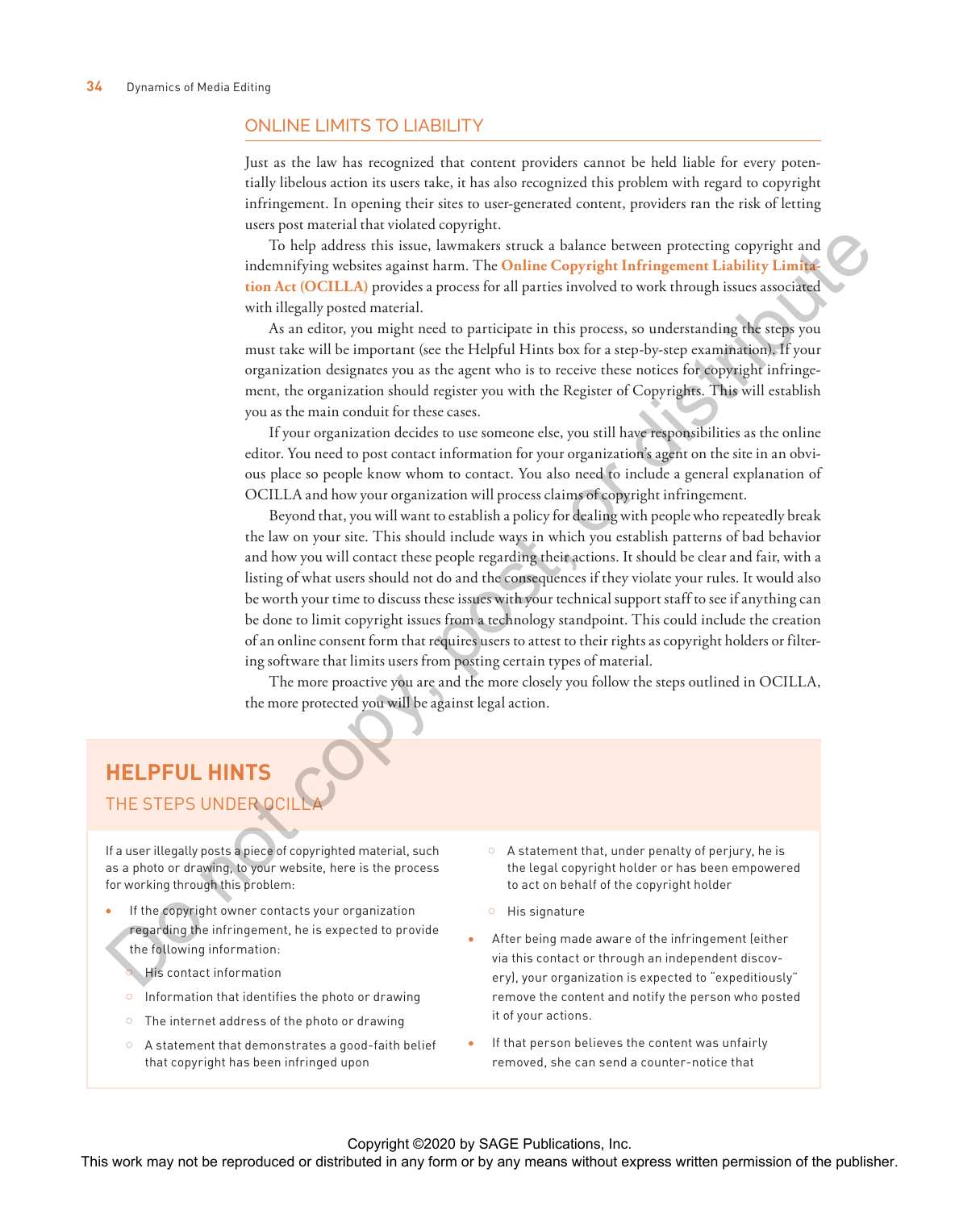includes much of the same information noted in the first step, but argues that the organization was incorrect in removing the material. She should then state she would be willing to have the case heard in a court of law to determine the outcome of the posting.

Your organization would then notify the person who asked that the material be removed, informing him of the counter-notice. At that point, he can file suit against the person who posted the content, and the

courts will sort things out. If he does not file suit, your organization can put the material back online between 10 and 14 business days from the time you notify the original complainant.

If either of these people files suit after that, OCILLA states that your organization should be immune from damages associated with those actions. However, these "take down" and "put back" provisions are general guidelines, and you need to be aware of more specific language within the law. When you are in doubt as to this process, seek advice from your boss and/or legal counsel.

#### CREATIVE COMMONS

In traditional copyright protection, the phrase "all rights reserved" has provided copyright owners full control over how their products will be used. When copyright expires, however, the protections disappear, and the material enters the public domain. Very little middle ground existed or needed to exist prior to the internet. However, many people want some level of control over their work but would prefer that others can use it and forward it in an attempt to broaden the overall reach of their messages.

**Creative Commons** licensing has attempted to find a way in which some rights can be reserved while still furthering the free exchange of material. CC licenses allow content to grow and flourish beyond the original owner's intent through copying and distribution without the express written consent of the creator. The licenses are built on copyright principles but also allow the creators to set specific limits for their work and how it is to be used. Creators can determine if the work can be used for commercial and/or noncommercial uses, if the material can be altered or if it needs to be disseminated as it was created or a variety of other guidelines. **For the reproduced in any fit is the reproduced or distributed or distributed in any form or between the publisher and the reproduced in a state of the publisher and the publisher. The state of the publisher and the pub** 

You can use material marked with a Creative Commons license provided you abide by the restrictions the creators set. This approach to sharing material can allow you to substantially augment your website without being bogged down in protracted problems trying to secure copyright. However, you should always make sure you are using the material properly. You should also make a strong effort to create the material yourself or have someone on your staff create it for you.

# WAYS TO AVOID COPYRIGHT CONCERNS

The issues of law are sticky and difficult to wade through. Once you find yourself running afoul of the law, it takes a lot of time, effort and money to get things resolved. The best way to avoid problems with regard to copyright is often to avoid making the mistake in the first place. Here are some key things to do in order to make life easier on you and your website:

### **Ask Permission**

The best way to avoid copyright infringement is to get the right to publish the material from the copyright's owner. If you want to republish an article, post a photo or attach some video that you don't own, ask the person who does own it if he or she would grant you reprint rights. Many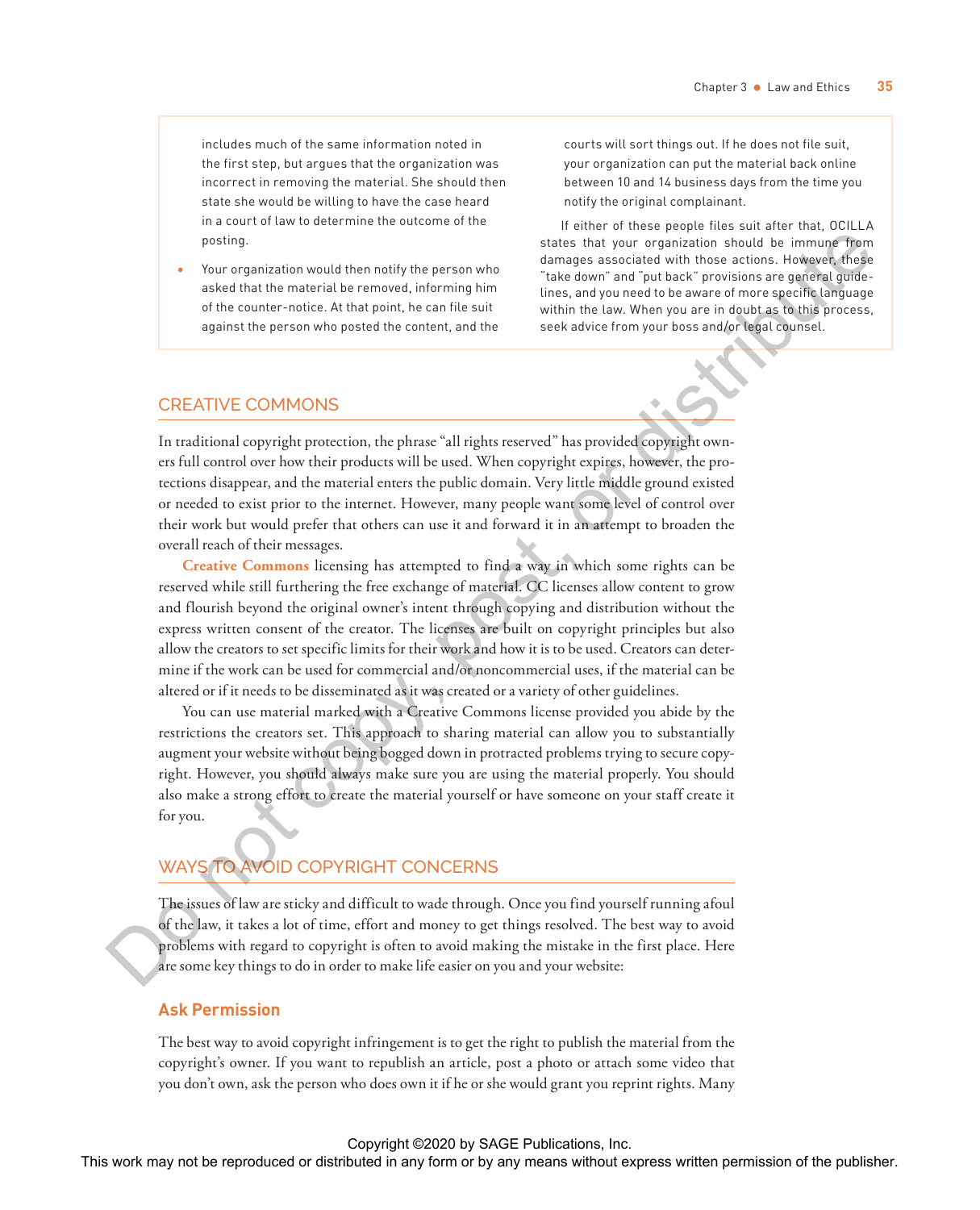times, people are happy to share their material if they know it will be used for the betterment of others or in a way that is similar to their original vision for it. Some places have a universal policy that needs to be followed or a specific form that needs to be filled out, so keep that in mind when you are running against a deadline and you need to use something. However, usually a phone call or an email can get the job done. Keep a written record of that authorization, in the form of the email or letter you received. If you get approval over the phone, note the name of the person with whom you spoke, the time and date of the conversation and any other pertinent information. You might need that information later.

#### **Use Your Own Previous Work**

Many media organizations create content for their own uses, and much of that material is archived for historical purposes and later use. If the organization owns the copyright and it has the material, it can, in many cases, reuse the material as it sees fit. For example, if your PR agency created a logo for a campaign on physical fitness, and you now want to create a new "be healthy" campaign, you could reuse that logo if you saw fit. The same idea applies when an organization creates a "mascot" or standing figure that represents its organization. The visual representation is often transferred from campaign to campaign with a few aesthetic alterations.

#### **Don't Be Lazy**

It is always easier to use something you can find on Google than doing your own work. However, laziness is not an excuse for violating copyright. If you want a photo of an event to go with the story on that event, have someone go out and get it. If you need a logo or an icon or something to match up with some copy, don't take someone else's stuff. Have someone on your staff make it for you or make it yourself.

#### **Look for Material That Lacks Copyright**

Some things can't be copyrighted, such as color schemes or phrases. Others were placed into the public domain via Creative Commons licensing, mentioned above. Images in the Library of Congress can be used without fear, as can material for which copyright has expired. Works that were originally created after Jan. 1, 1978, have copyright protection that lasts for 70 years after the death of creator. Work created prior to this date has varying levels of protection, depending on how it was registered, if it was published or how old it is. Using material that has either no copyright or an expired copyright can keep you out of trouble. with whom you to be reproduced to the result of the convention and any their periodic in any means without express without express with  $\alpha$  any  $\alpha$  and  $\alpha$  any  $\alpha$  and  $\alpha$  any  $\alpha$  be reproduced to the publisher. Mor

#### **Don't Steal**

When stealing something tangible, such as a candy bar from a store or money from someone's purse, the morality and legality are pretty clear. However, the digital sharing phenomenon has made this concept seem more acceptable. It's not. If you don't own it and you can't get permission to use it, don't steal it. It makes people less likely to cooperate with you in the future, it casts your organization in a bad light and someone will likely sue you. In most cases, what you are taking isn't worth the hassle you will face for violating the copyright. Keep your hands off other people's things.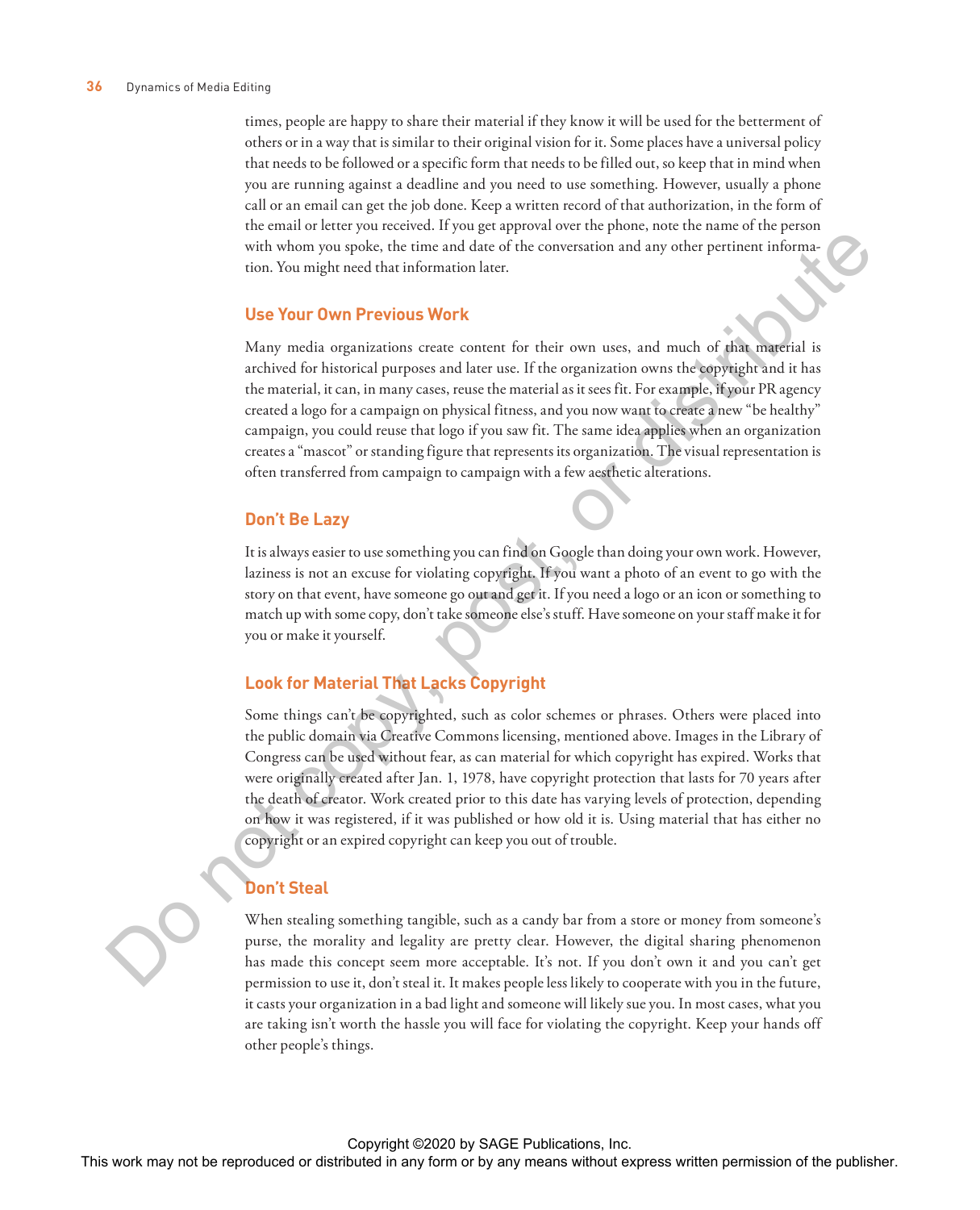#### **THE BIG THREE**

Here are the three key things you should take away from this chapter:

- 1. **The law isn't simple:** In most cases, legal opinions do not provide an ironclad answer to every question. This means it's often hard to come up with a simple understanding of what you can and cannot do with content. You should take care and rely on the basic tenets outlined here with regard to libel, invasion of privacy and copyright infringement before you publish content. If you aren't sure, seek help from coworkers or legal experts before you disseminate material that could land you in hot water.
- 2. **Be skeptical:** Whether you are questioning a new reporter about a story that seems too good to be true or working with a staffer who is trying to "jazz up" a press release, use skepticism to keep both of you out of trouble. Editing is often about clarifying and

improving content, but it is also about pushing back on fantastical claims. Be firm in your responses and make sure everyone who works with you can back up their claims before publication.

3. **Don't steal:** Copyright infringement is one of the more common concerns in media practices today. Digital content can appear to be free because it is so easy to take and repurpose. However, that doesn't mean you aren't violating the law. Contact copyright holders and get the rights to the material before you use it. Also, consider creating your own content or repurposing something you already own before you take the easy way out and grab something that doesn't belong to you. This would indeed to consider the results with the reproduced or distribution or any means when the reproduced in any means with the publisher or or by any first or by any first or by any first or distribution or any mean

#### **KEY TERMS**

absolute privilege 28 actual malice 25 Communications Decency Act 30 copyright 32 Creative Commons 35 editorial discretion 22 fair comment 29 fair use 33 false light 31

Federal Communications Commission 22 First Amendment 21 hyperbole 30 identification 24 intrusion 32 libel 23 misappropriation 32 negligence 25

Ollman test 29 Online Copyright Infringement Liability Limitation Act (OCILLA) 34 publication 23 public disclosure 31 qualified privilege 28 satire 29

#### **DISCUSSION QUESTIONS**

- 1. Of the four misconceptions about the First Amendment, which one surprised you the most? Which one or ones did you already know? How confident are you in the freedoms afforded you under the First Amendment as a citizen and a journalist?
	- One of the key aspects of libel law is "publication," which means disseminating the content to people other than the person who was identified in the potentially libelous material. How often do you think about the issue of libel when you use social media like Twitter or Facebook to share information about people

you know? Knowing what you now know about social media as "publication" as far as a libel suit goes, how concerned are you about things you have published in the past?

3. What are your feelings on the concept of copyright, especially in the digital age? Do you think it is too restrictive or that it doesn't go far enough to protect content? Or are you somewhere in the middle on this issue? Do you think your position would change if you were put in charge of a publication as an editor? Why or why not?